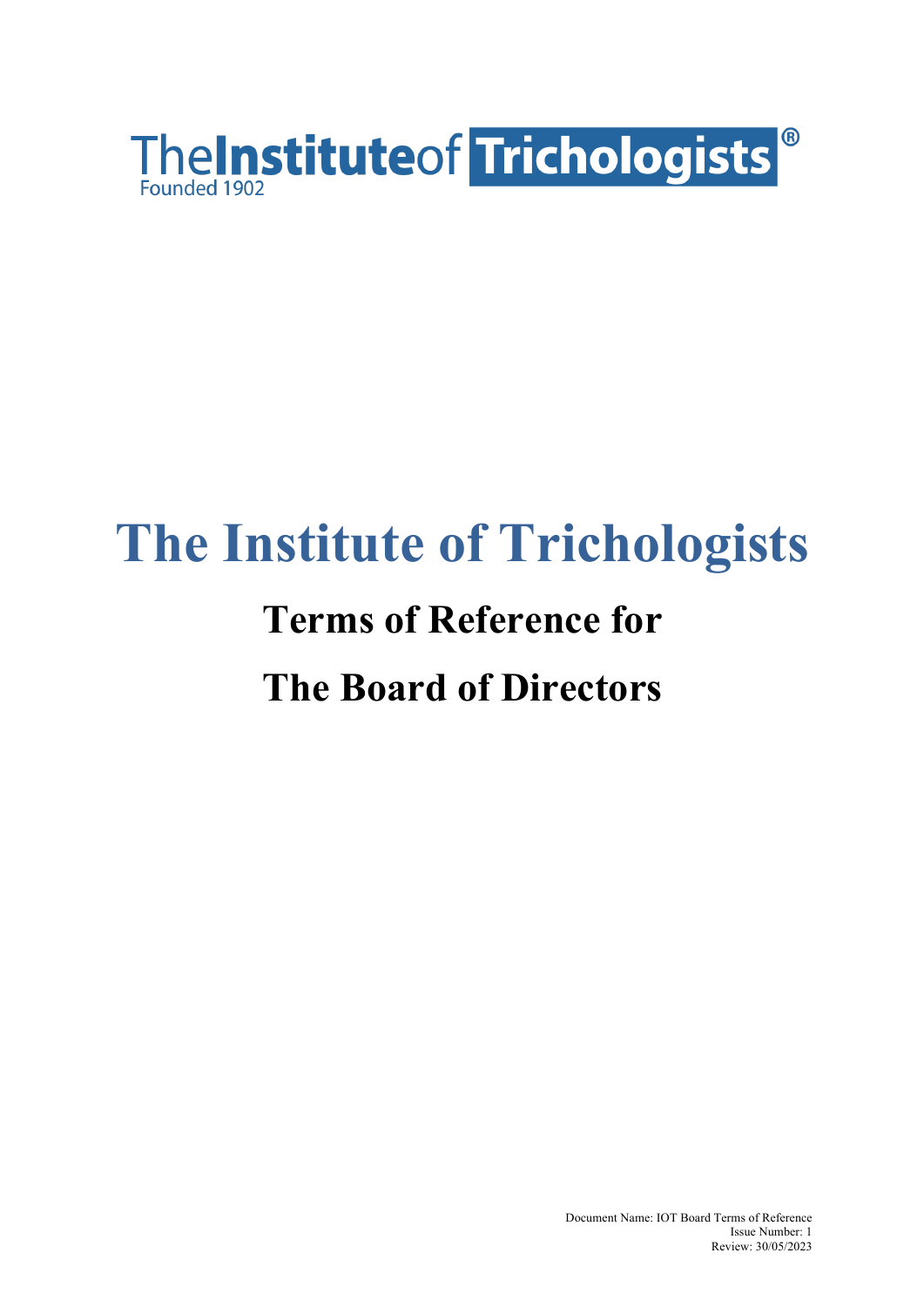# TheInstituteof Trichologists<sup>®</sup>

## **Table of Contents**

| 1.  |  |
|-----|--|
| 2.  |  |
| 3.  |  |
| 3.1 |  |
| 3.2 |  |
| 3.3 |  |
| 3.4 |  |
| 3.5 |  |
| 3.6 |  |
| 3.7 |  |
| 4.  |  |
| 5.  |  |
| 6.  |  |
|     |  |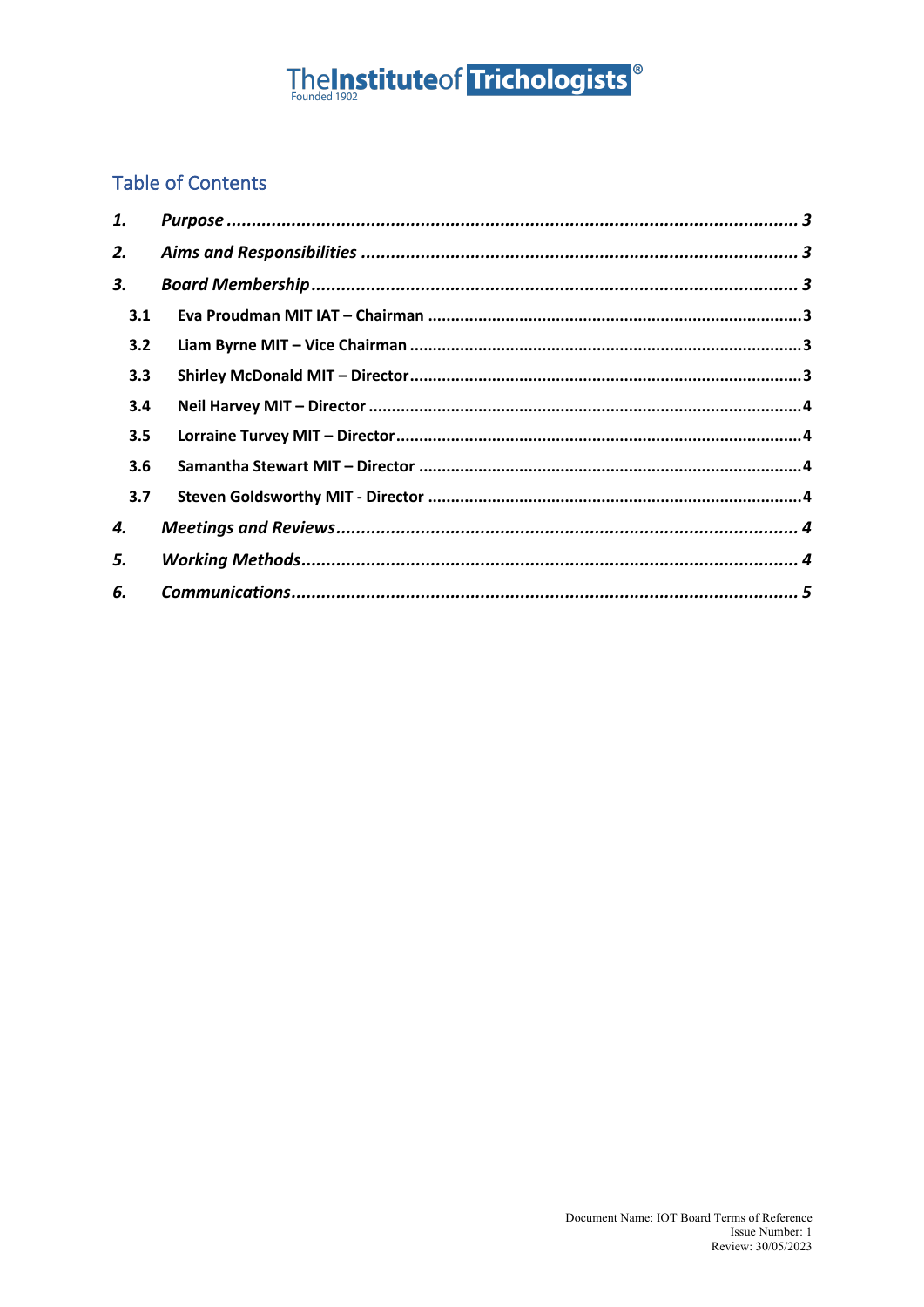# **TheInstituteof Trichologists**

## **1. Purpose**

The Institute of Trichologists board of Directors is appointed by the Membership to manage and develop the profession of Trichology for its Membership. The purpose of the Institute is to promote private sector practice and enhance the training level skill and knowledge-base of those practitioners accepted into membership and published on the register as the most effective way of ensuring best user experience and safety of the service.

Protection of the public is assured by definition of training parameters, recognized skill levels and stated ethical standards of delivery. The institute will ensure proper treatment of the public from its members by setting standards of training conduct and delivery.

## **2. Aims and Responsibilities**

The aim of the board it to ensure that the Membership Register is kept up to date and maintained for display to the general public.

All members of the Register must adhere to the code of professional practice and ethics and this will be part of the responsibility of the board to monitor and take action as required.

The board will review all applications for Membership as they are presented to ensure that all relevant membership criteria is met, if it is then the board will take a vote to allow the application to proceed if not then it will provide advice on what can be done to achieve the necessary criteria and will provide written feedback.

The board will be responsible for ensuring that CPD events are delivered to Members to ensure that they are kept current and up to date with conditions, treatment protocols and legislation, these events can be in the form of video workshops or face to face meetings.

The board will be responsible for ensuring that should any complaints arise that they are dealt with via the Ethics committee with any learning advised to all Members to ensure the protection and safety of the public.

The board are also responsible for ensuring that the Membership stays solvent, operating as a not for profit organisation.

The board will be responsible for Membership Communications.

### **3. Board Membership**

### **3.1 Eva Proudman MIT IAT – Chairman**

Eva is responsible for the overall growth and development of the Institute of Trichologists, and representing every member of the Institute. Eva is very involved in the PSA accreditation process of the Institute, working extremely hard towards getting us accredited.

### **3.2 Liam Byrne MIT – Vice Chairman**

Liam is the IoT's Vice Chairman, and is responsible for Commercial Management and Financials. He is tasked with finding best returns for members.

#### **3.3 Shirley McDonald MIT – Director**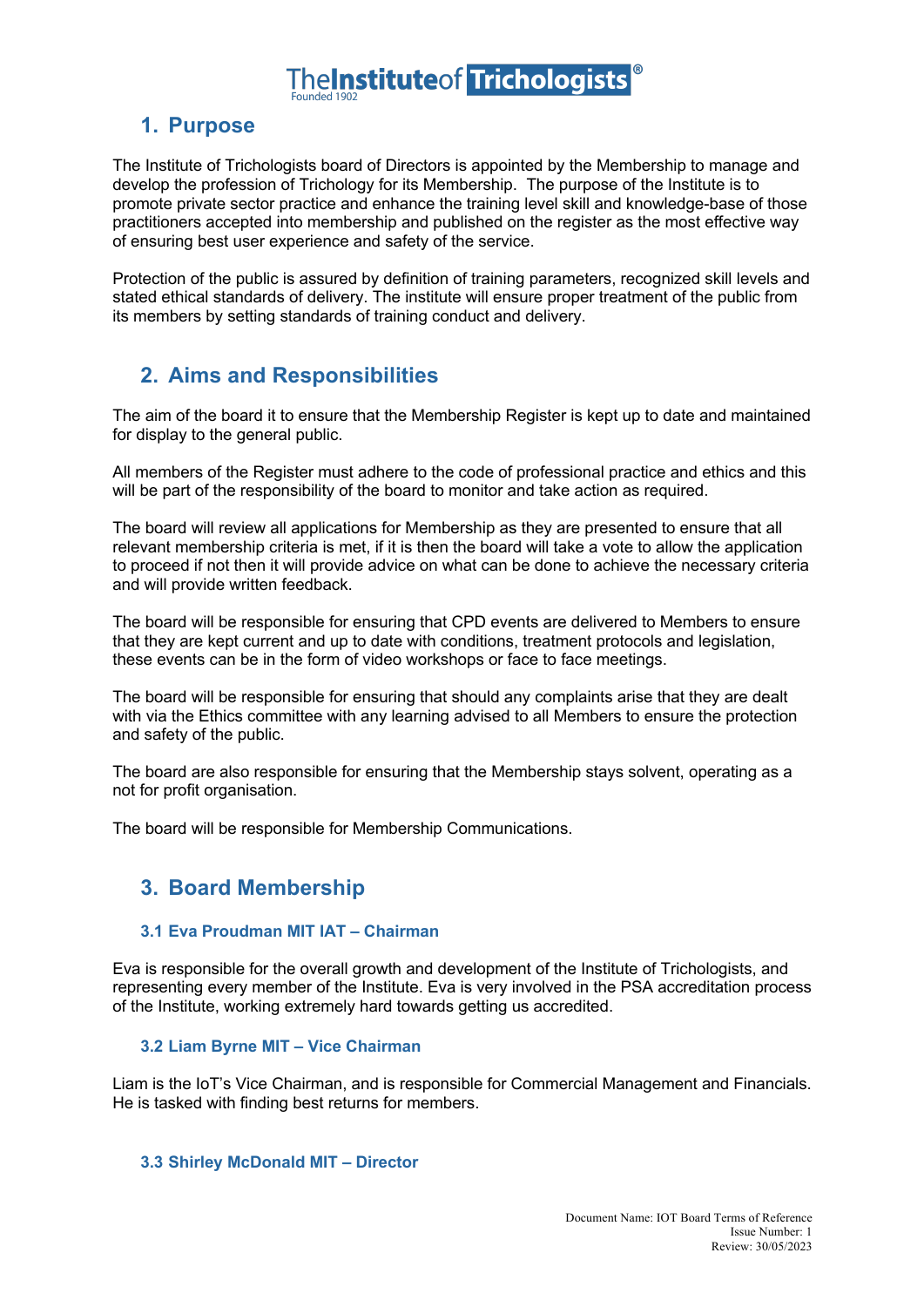# **TheInstituteof Trichologists**®

Shirley is responsible for all Complaints, and is the Compliments Process Manager. Shirley also became the IoT Representative on the Dermatology Council in 2017.

Other members of the DCE are from dermatology related professional bodies such as Icthyosis, Poriasis Association, Birth Mark Support and Eczema Outreach as well as industry representatives and political groups.

The main purpose is to add to the collective voices in this diverse dermatology community and to ensure the needs of our patients and members inform future development and delivery to the relevant government and professional bodies.

The DCE aims to:

- Raise the profile of dermatology within the NHS.
- Raise awareness of the impact of skin conditions on people's lives.
- Encourage education and training amongst health care professionals.
- Improve access to dermatology services across the UK.

Meetings are held twice a year (May and November) in Central London at the British Association of Dermatology's office and membership is on a voluntary basis.

### **3.4 Neil Harvey MIT – Director**

Neil is hugely involved in our PSA Accreditation, Representing Membership Appraisal, Education and Audit.

#### **3.5 Lorraine Turvey MIT – Director**

Lorraine is responsible for Educational Protocols and is our Accreditation Specialist.

### **3.6 Samantha Stewart MIT – Director**

Samantha is responsible for assisting with CPD Planning, and is highly involved in the education side of the IOT.

#### **3.7 Steven Goldsworthy MIT - Director**

### **4. Meetings and Reviews**

There will be 6 Board Meetings annually with Minutes taken and published in the Members area of the Website.

There will be an AGM held annually with all Members invited to attend or submit questions and votes by proxy. The minutes of the AGM will be published in the Members area.

The Board may appoint sub committees for example the Ethics committee that will operate outside of the board but will report into the board.

The Administration and Communications Manager will carry out day to day duties as directed by the Board and will track and progress actions with each board member.

### **5. Working Methods**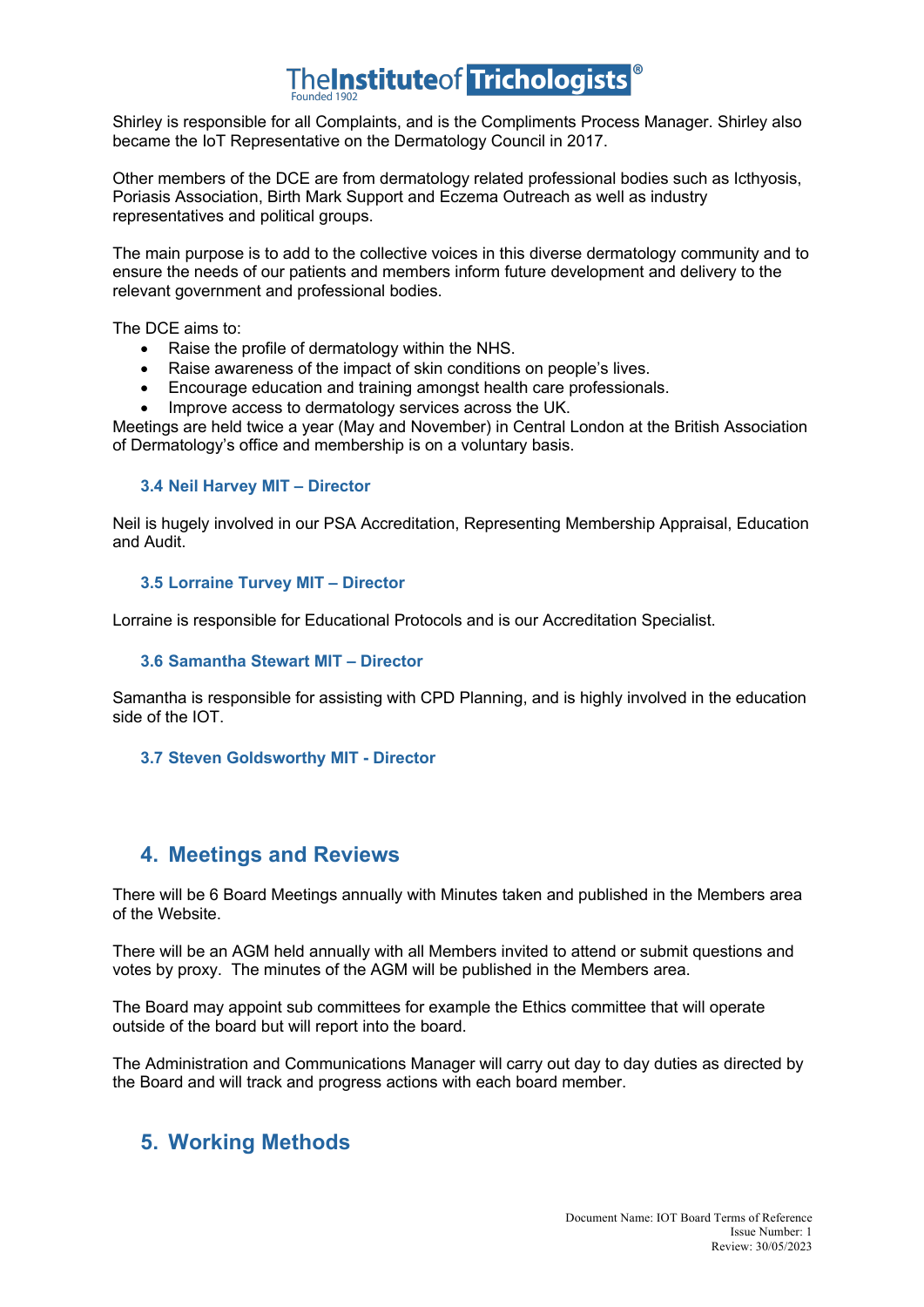# The Institute of Trichologists<sup>®</sup>

The Institute of Trichologists does not have any employees all Board Members are unpaid. The Institute does pay independent contractors to provide PR, Administration and Communication.

Work is largely remote based using secure cloud based systems for information storage and exchange.

All meeting minutes and subcommittee recommendations are reported via the Members area of the website.

## **6. Communications**

Communications are largely electronic to keep the carbon footprint as low as possible, although hard copies can be provided if required.

The Website holds a lot of member information and reference material.

A twice-yearly newsletter is produced and communications are issued as required to all members.

Checks are carried out monthly to ensure compliance with advertising, web presence and adherence to the code of professional conduct and ethics.